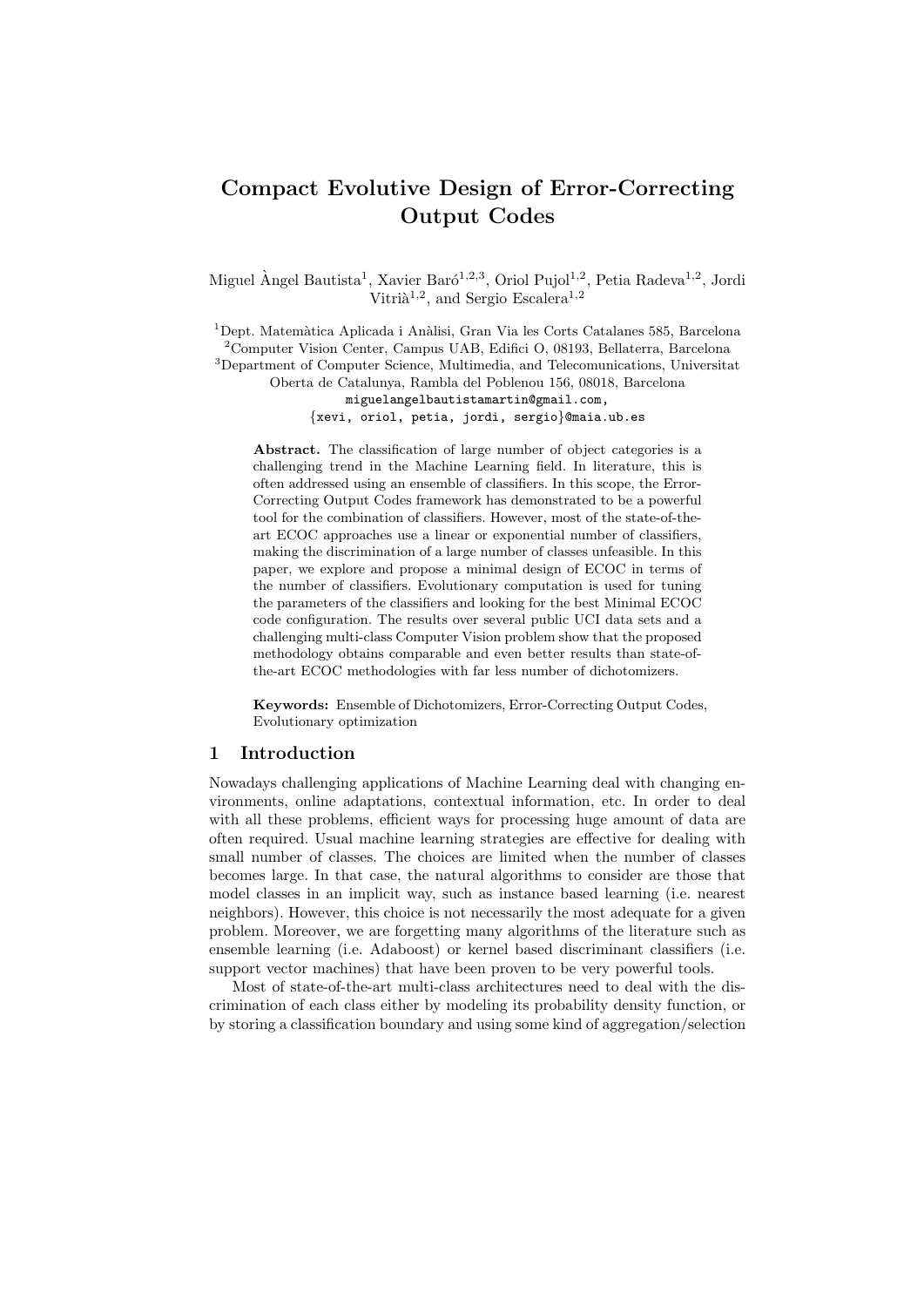function to obtain a final decision. Another way to deal with this kind of problems is to use a divide-and-conquer approach, such as flat strategies (voting), hierarchical classifiers, or Error-Correcting Output Codes (ECOC). ECOC encodes different partitions of the problem in a matrix of codewords (one codeword per class) and the final decision is obtained by looking at the most similar codeword at the test step. ECOC allows the inclusion of flat strategies as well as hierarchical classifiers [1]. Moreover, the analysis of the ECOC error evolution has demonstrated that ECOC corrects errors caused by the bias and the variance of the learning algorithm [2]. However, note that by construction or in order to obtain the desired performance, most of the strategies need between *N* and *N*<sup>2</sup> classifiers, given *N* different classes. Although this is adequate and acceptable when the number of classes is small, it becomes prohibitive when the number of classes becomes large. This number of classifiers has been recently reduced in some ECOC designs, such as the DECOC approach of [1], that requires  $N-1$ classifiers. The Dense Random and Sparse Random designs also reduce this number of classifiers to  $15 \cdot log_2(N)$  and  $10 \cdot log_2(N)$ , respectively. However this kind of approaches design the problems without taking into account the underlying distribution of the class characteristics.

The goal of this paper is to propose and evaluate different general ways of making the multi-class machine learning problem tractable when the number of categories makes most of the models computationally unfeasible. In particular, we are interested in methods that scale sub-linearly with the number of classes, allowing their applicability in general Machine Learning problems. The proposal relies on the Error Correcting Output Codes framework, reducing the number of binary classifiers that have to be trained in the ensemble. Following the Occam razor principle, we propose a minimal ECOC design of size  $log_2(N)$  in terms of the number of classifiers. An evolutionary approximation, similar to the one proposed in [3] is proposed for tuning the parameters of the classifiers and looking for a Minimal design with high generalization capabilty. Moreover, this design is problem dependent in the sense that the evolved ECOC fits the distribution of the object characteristics. The novel Minimal ECOC is compared with the stateof-the-art ECOC approaches, obtaining comparable and even better results when classifying several object categories in different Machine Learning applications with far less cost.

The paper is organized as follows: Section 2 presents the Minimal ECOC design. Section 3 evaluates the novel methodology comparing with the state-ofthe-art approaches on public and challenging Pattern Recognition Applications. Finally, Section 4 concludes the paper.

# **2 Minimal Error-Correcting Output Codes**

In this section, we review the ECOC framework and propose a Minimal ECOC design in terms of the number of classifiers.

#### **2.1 Error-Correcting Output Codes**

Given a set of *N* classes to be learnt in an ECOC framework, *n* different bipartitions (groups of classes) are formed, and *n* binary problems (dichotomizers)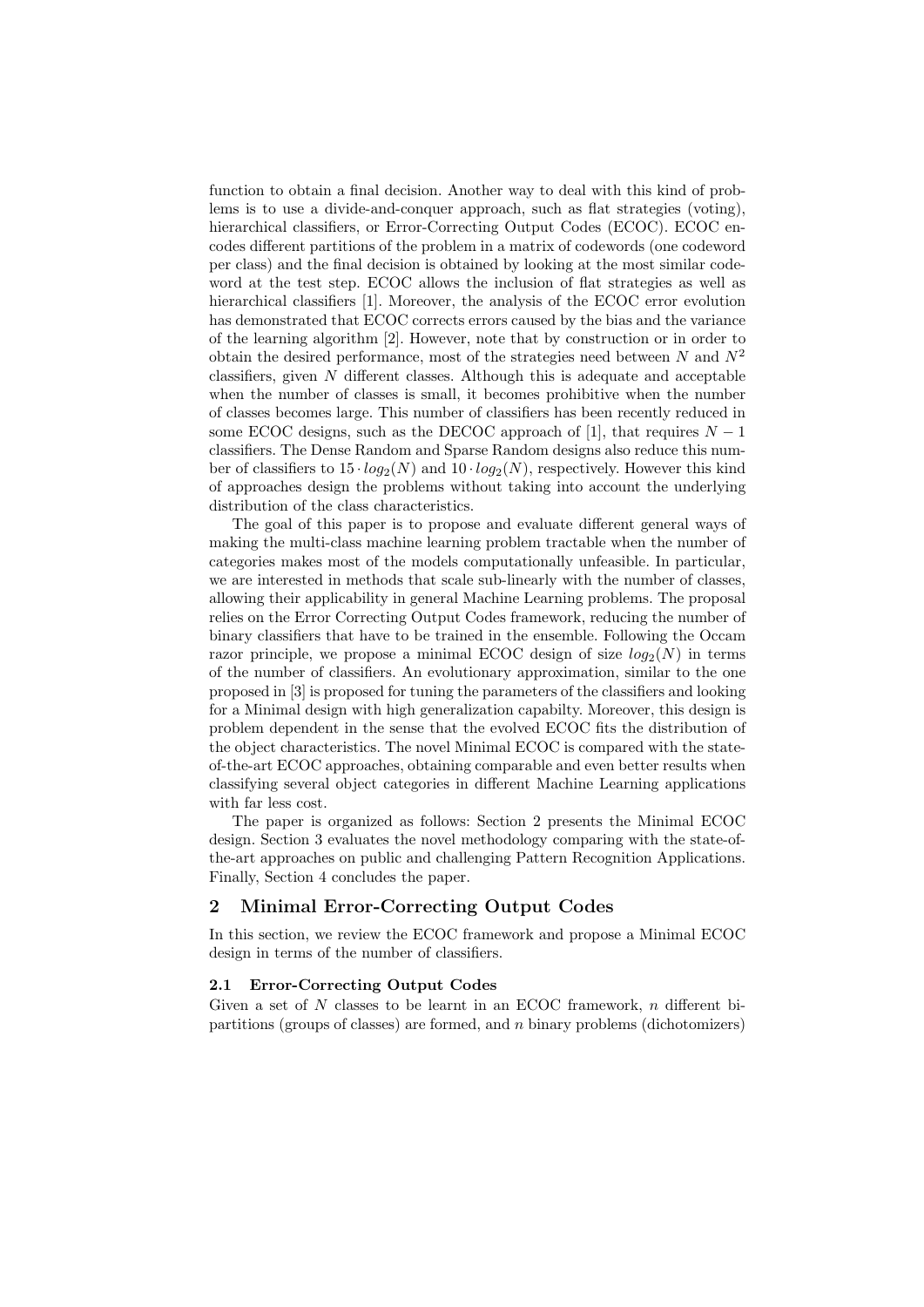over the partitions are trained. As a result, a codeword of length *n* is obtained for each class, where each position (bit) of the code corresponds to a response of a given dichotomizer (coded by +1 or -1 according to their class set membership). Arranging the codewords as rows of a matrix, we define a *coding matrix M*, where  $M \in \{-1, +1\}^{N \times n}$  in the binary case. In Figure 1 we show an example of a binary coding matrix *M*. The matrix is coded using five dichotomizers  $\{h_1, \ldots, h_5\}$  for a 4-class problem  $\{c_1, \ldots, c_4\}$  of respective codewords  $\{y_1, \ldots, y_4\}$ . The hypotheses are trained by considering the labeled training data samples  $\{(\rho_1, l(\rho_1)), ..., (\rho_m, l(\rho_m))\}$  for a set of *m* data samples. The white and black regions of the coding matrix  $M$  are coded by  $+1$  and  $-1$ , respectively. For example, the first classifier is trained to discriminate  $c_3$  against  $c_1$ ,  $c_2$ , and  $c_4$ ; the second one classifies  $c_2$  and  $c_3$  against  $c_1$  and  $c_4$ , etc., as follows:

$$
h_1(x) = \begin{cases} 1 & \text{if } x \in \{c_3\} \\ -1 & \text{if } x \in \{c_1, c_2, c_4\} \end{cases}, \dots, \quad h_5(x) = \begin{cases} 1 & \text{if } x \in \{c_2, c_4\} \\ -1 & \text{if } x \in \{c_1, c_3\} \end{cases} \tag{1}
$$



Fig. 1. Binary ECOC design for a 4-class problem. An input test codeword x is classified by class *c*<sup>2</sup> using the Hamming or the Euclidean Decoding.

The standard binary coding designs are the one-versus-all [4] strategy with *N* dichotomizers and the dense random strategy [5], with  $10 \log_2 N$  classifiers. In the case of the ternary symbol-based ECOC, the coding matrix becomes  $M \in \{-1, 0, +1\}^{N \times n}$ . In this case, the symbol zero means that a particular class is not considered for a given classifier. In this ternary framework, the standard designs are the one-versus-one strategy [6] and the sparse random strategy [5], with  $\frac{N(N-1)}{2}$  and 15 log<sub>2</sub> *N* binary problems, respectively.

During the decoding process, applying *n* binary classifiers, a code *x* is obtained for each data sample  $\rho$  in the test set. This code is compared to the base codewords  $(y_i, i \in [1, ..., N])$  of each class defined in the matrix  $M$ , and the data sample is assigned to the class with the *closest* codeword. In Figure 1, the new code *x* is compared to the class codewords  $\{y_1, \ldots, y_4\}$  using Hamming [4] and Euclidean Decoding  $[5]$ . The test sample is classified by class  $c_2$  in both cases, correcting one bit error.

In literature there roughly exists three different lines for decoding [7]: those based on similarity measurements, including the Hamming and Euclidean decoding, probabilistic approaches, and loss-functions strategies.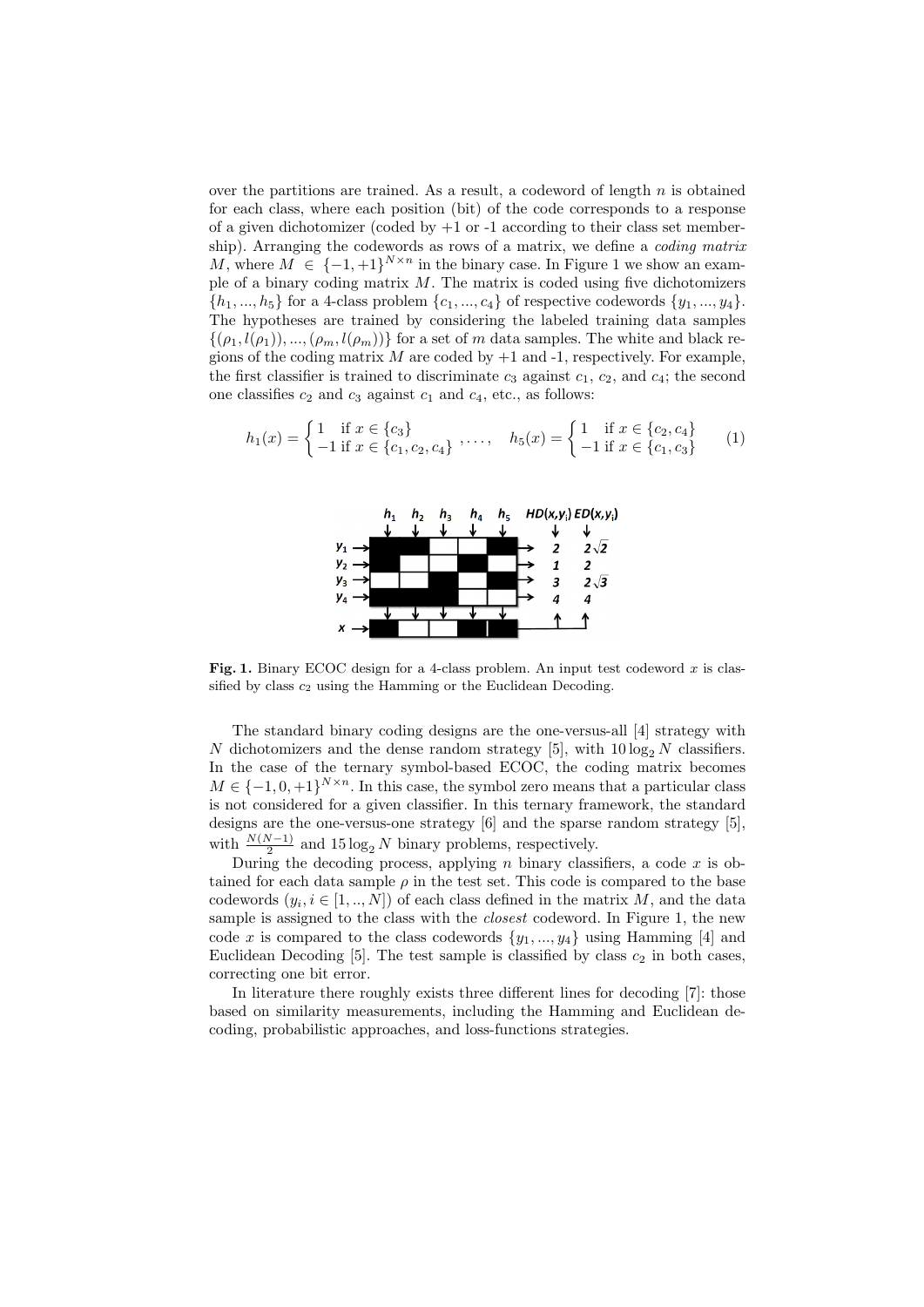#### **2.2 Minimal ECOC Coding**

Although the use of large codewords was initially suggested in order to correct as many errors as possible at the decoding step, high effort has been put into improving the robustness of each individual dichotomizer so that compact codewords can be defined in order to save time. In this way, the one-versus-all ECOC coding has been widely applied for several years in the binary ECOC framework. Although the use of a reduced number of binary problems often implies dealing with more data per classifier (i.e. compared to the one-versus-one coding), this approach has been defended by some authors in the literature demonstrating that the one-versus-all technique can reach comparable results to the rest of combining strategies if the base classifier is properly tuned [8]. Recently, this codeword length has been reduced to  $N-1$  in the DECOC approach of [1], where the authors codify *N −* 1 nodes of a binary tree structure as dichotomizers of a ternary problem-dependent ECOC design. In the same line, several problemdependent designs have been recently proposed [9, 1, 10]. The new techniques are based on exploiting the problem domain by selecting the representative binary problems that increase the generalization performance while keeping the code length "relatively" small.

Although one-versus-all, DECOC, dense, and sparse random approaches have a relatively small codeword length, we can take advantage of the information theory principles to obtain a more compact definition of the codewords. Having a *N*-class problem, the minimum number of bits necessary to codify and univocally distinguish *N* codes is  $B = \lceil \log_2 N \rceil$ , where  $\lceil \cdot \rceil$  rounds to the upper integer.

For instance, we can think in a codification where the class codewords correspond to the *N* first Gray or binary code sequences of *B* bits, defining the Gray or binary Minimal ECOC designs. Note that this design represents the minimal ECOC codification in terms of the codeword length. An example of a binary Minimal ECOC, Gray Minimal ECOC, and one-versus-all ECOC designs for a 8-class problem are shown in Figure 2. The white and black positions correspond to the symbols +1 and -1, respectively.



**Fig. 2.** (a) Binary Minimal, (b) Gray Minimal, and (c) one-versus-all ECOC coding designs of a 8-class problem.

Besides exploring predefined binary or Gray minimal coding matrices, we also propose the design of different minimal codification based on the distribution of the data and the characteristics of the applied base classifier, which can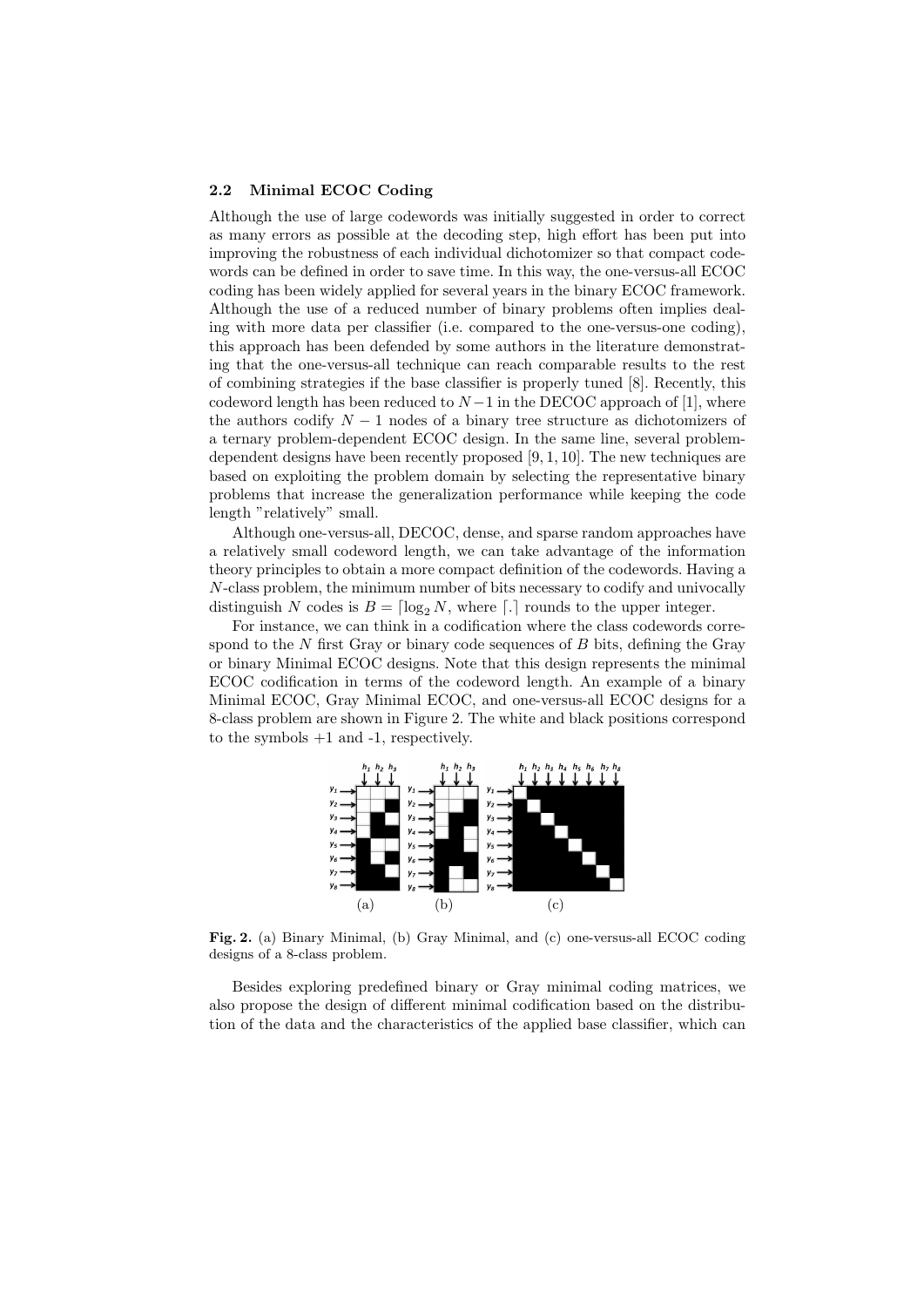increase the discrimination capability of the system. However, finding a suitable minimal ECOC matrix for an *N−*class problem requires to explore all the possible  $N \times B$  binary matrices, where  $B$  is the minimum codeword length in order to define a valid ECOC matrix. For this reason, we also propose an evolutionary parametrization of the Minimal ECOC design.

**Evolutionary Minimal Parametrization** When defining a minimal design of an ECOC, the possible lost of generalization performance has to be taken into account. In order to deal with this problem an evolutionary optimization process is used to find a minimal ECOC with high generalization capability.

In order to show the parametrization complexity of the Minimal ECOC design, we first provide an estimation of the number of different possible ECOC matrices that we can build, and therefore, the search space cardinality. We approximate this number using some simple combinatorial principles. First of all, if we have an *N−*class problem and *B* possible bits to represent all the classes, we have a set *CW* with 2*<sup>B</sup>* different words. In order to build an ECOC matrix, we select *N* codewords from *CW* without reposition. That is, taking *N* from a variation of 2*<sup>B</sup>* elements and considering the symmetry of binary partitions, we can construct  $V_N^{2^B} = \frac{2^{B_1}}{2N(2^B - N)!}$  different ECOC matrices.

In this type of scenarios evolutionary approaches are often introduced with good results. Evolutionary algorithms are a wide family of methods that are inspired on the Darwin's evolution theory, and used to be formulated as optimization processes where the solution space is not differentiable or is not well defined. In these cases, the simulation of natural evolution process using computers results in stochastic optimization techniques which often outperform classical methods of optimization when applied to difficult real-world problems. Although the most used and studied evolutionary algorithms are the Genetic Algorithms (GA), from the publication of the *Population Based Incremental Learning* (PBIL) in 1995 by Baluja and Caruana [11], a new family of evolutionary methods is striving to find a place in this field. In contrast to GA, those new algorithms consider each value in the chromosome as a random variable, and their goal is to learn a probability model to describe the characteristics of good individuals. In the case of PBIL, if a binary chromosome is used, a uniform distribution is learnt in order to estimate the probability of each variable to be one or zero.

In this paper we experiment with both evolutionary strategies, GA and PBIL.

**Problem encoding:** The first step in order to use an evolutionary algorithm is to define the problem encoding, which consists of the representation of a certain solution or point in the search space by means of a *genotype* or alternatively a *chromosome* [12]. Binary encoding is the most common, mainly because first works about GA used this type of encoding. In binary encoding, every chromosome is a string of bits 0 or 1. Each ECOC is encoded as a binary chromosome  $\zeta = \langle h_1^{c_1}, \ldots, h_B^{c_1}, h_1^{c_N}, \ldots, h_B^{c_N} \rangle$ , where  $h_i^{c_j} \in \{0,1\}$  is the expected value of the  $i - th$  classifier for the class  $c_j$ , which corresponds to the  $i - th$  bit of the class *c<sup>j</sup>* codeword.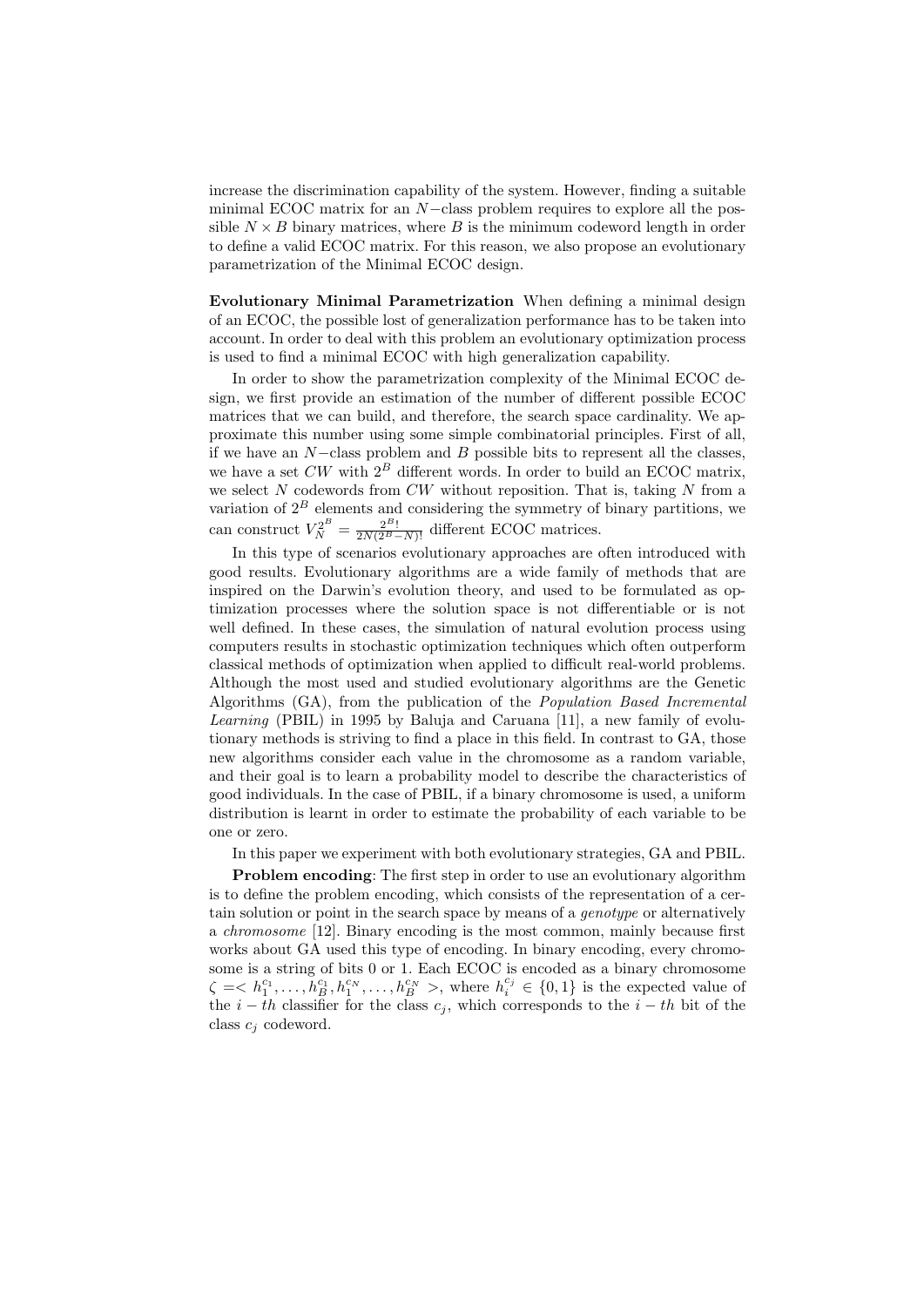**Adaptation function**: Once the encoding is defined, we need to define the adaptation function, which associates to each individual its adaptation value to the environment, and thus, their survivor probability. In the case of the ECOC framework, the adaptation value must be related to the classification error.

Given a chromosome  $\zeta = \zeta_0, \zeta_1, \ldots, \zeta_L > \text{with } \zeta_i \in \{0, 1\}$ , the first step is to recover the ECOC matrix *M* codified in this chromosome. The values of *M* allows to create binary classification problems from the original multi-class problem, following the partitions defined by the ECOC columns. Each binary problem is addressed by means of a binary classifier, which is trained in order to separate both partitions of classes. Assuming that there exists a function  $y = f(\mathbf{x})$  that maps each sample **x** to its real label *y*, to train a classifier means to find the best parameters  $w^*$  of a certain function  $y = f'(\mathbf{x}, \mathbf{w})$ , in the manner that for any other  $\mathbf{w} \neq \mathbf{w}^*$ ,  $f'(\mathbf{x}, \mathbf{w}^*)$  is a better approximation to f than  $f'(\mathbf{x}, \mathbf{w})$ . Once  $\mathbf{w}^*$  are estimated for each binary problem, the adaptation value corresponds to the classification error. In order to take into account the generalization power of the trained classifiers, the estimation of **w***<sup>∗</sup>* is performed on a subset of samples, while the rest of the samples are reserved for validation. The adaptation value for an individual represented by a certain chromosome  $\zeta_i$ can be formulated as:

$$
\varepsilon_i(X, Y, M_i) = \sum_j \delta_j(x_j, M_i \neq y_j)
$$
\n(2)

where  $M_i$  is the ECOC matrix encoded in  $\zeta$ ,  $X = \langle x_1, \ldots, x_N \rangle$  a set of samples,  $Y = \langle y_1, \ldots, y_N \rangle$  the expected labels for samples in *X*, and  $\delta_i$  is the function that returns the classification label applying the decoding strategy.

**Evolutionary process**: Once the encoding and adaptation function have been defined, we use standard implementation for GA and PBIL, in order to evolve the Minimal ECOC matrices. In the case of GA, scattered crossover operator is used, in which, we generate a random binary vector, with a binary value assigned to each gene. The first child is created using all the genes from the first parent in those positions with a value of one, and the genes of the second parent with positions with the value zero. The second child is created as the complementary of the first one. That is, taking genes from second parent for values one and from first parent for values zero. In order to introduce variations to the individuals, we use mutation operator that adds a unit Gaussian distributed random value to the chosen gene. The new gene value is clipped if it falls outside of the user-specified lower or upper bounds for that gene. For PBIL, the best two individuals of each population are used to update the probability distribution. At each generation, this probability distribution is used to sample a new population of individuals. A uniform random noise is applied to the probability model to avoid convergence to local minima.

Finally, in both evolutionary strategies we adopt an *Island Model* evolution scheme in order to exploit a more coarse grain parallel model. The main idea is to split a population of *K* individuals into *S* sub-populations of *K/S* individuals. If each sub-population is evolved independently from the others, genetic drift will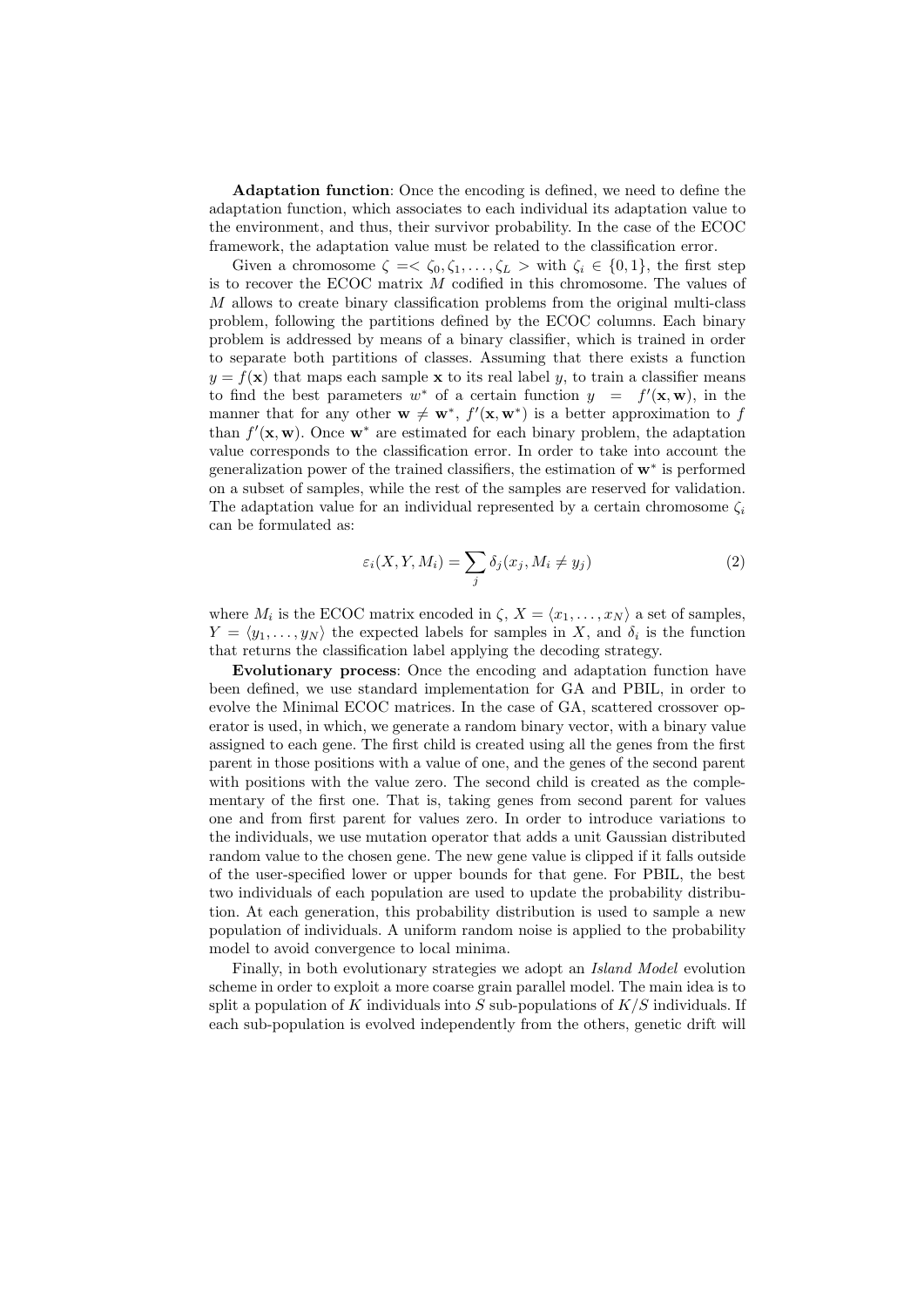tend to drive these populations in different directions. By introducing migration, the *Island Model* is able to exploit differences in the various sub-populations (this variation in fact represents a source of genetic diversity). Each sub-population is an island and there is a chance movement of genetic material from one island to another.

**Training the binary classifiers**: In [8], Rifkin concludes that the number of classifiers in the ECOC problem can be reduced using more accurate classifiers. Therefore, in this paper we adopt the Support Vector Machines with Gaussian Radial Basis Functions kernel (SVM-RBF). Training a SVM often implies the selection of a subset of data points (the support vectors), which are used in order to build the classification boundaries. In the specific case of Gaussian RBF kernels, we need to optimize the kernel parameter  $\gamma$  and the regularizer  $C$ , which have a close relation to the data distribution. While the support vectors selection is part of the SVM learning algorithm, and therefore, is clearly defined, finding the best *C* and  $\gamma$  is addressed in literature with various heuristic or brute-force approaches. The most common approach is the use of cross-validation processes which select the best pair of parameters for a discretization of the parameters space. Nevertheless, this can be viewed as another optimization problem. An therefore, it can be faced using evolutionary algorithms. For each binary problem, defined by one column of the ECOC matrix, we use Genetic Algorithms in order to find good values for *C* and  $\gamma$  parameters, using the same settings than in [3], where individuals correspond to a pairs of genes, and each gene corresponds to the binary codification of a floating point value.

# **3 Results**

In order to present the results, first, we discuss the data, methods, and evaluation measurements of the experiments.

*• Data*: The first data used for the experiments consists of twelve multi-class data sets from the UCI Machine Learning Repository database [13]. Then, we apply the classification methodology in the public *Labeled Faces in the Wild* [14] data set to perform the multi-class face classification of a large problem consisting of 610 face categories.

*• Methods*: We compare the one-versus-one [6] and one-versus-all [4] ECOC approaches with the binary and evolutionary Minimal approaches. For simplicity we omitted the Gray Minimal design. The Hamming decoding is applied at the decoding step [15]. The ECOC base classifier is the OSU implementation of SVM with Radial Basis Function kernel [16]. The SVM *C* and *γ* parameters are tuned via Genetic Algorithms and PBIL for all the methods, minimizing the classification error of a two-fold evaluation over the training sub-set.

*• Evaluation measurements*: The classification performance is obtained by means of a stratified ten-fold cross-validation, and testing for the confidence interval with a two-tailed t-test. We also apply the Friedman test [17] in order to look for statistical significance among the obtained performances.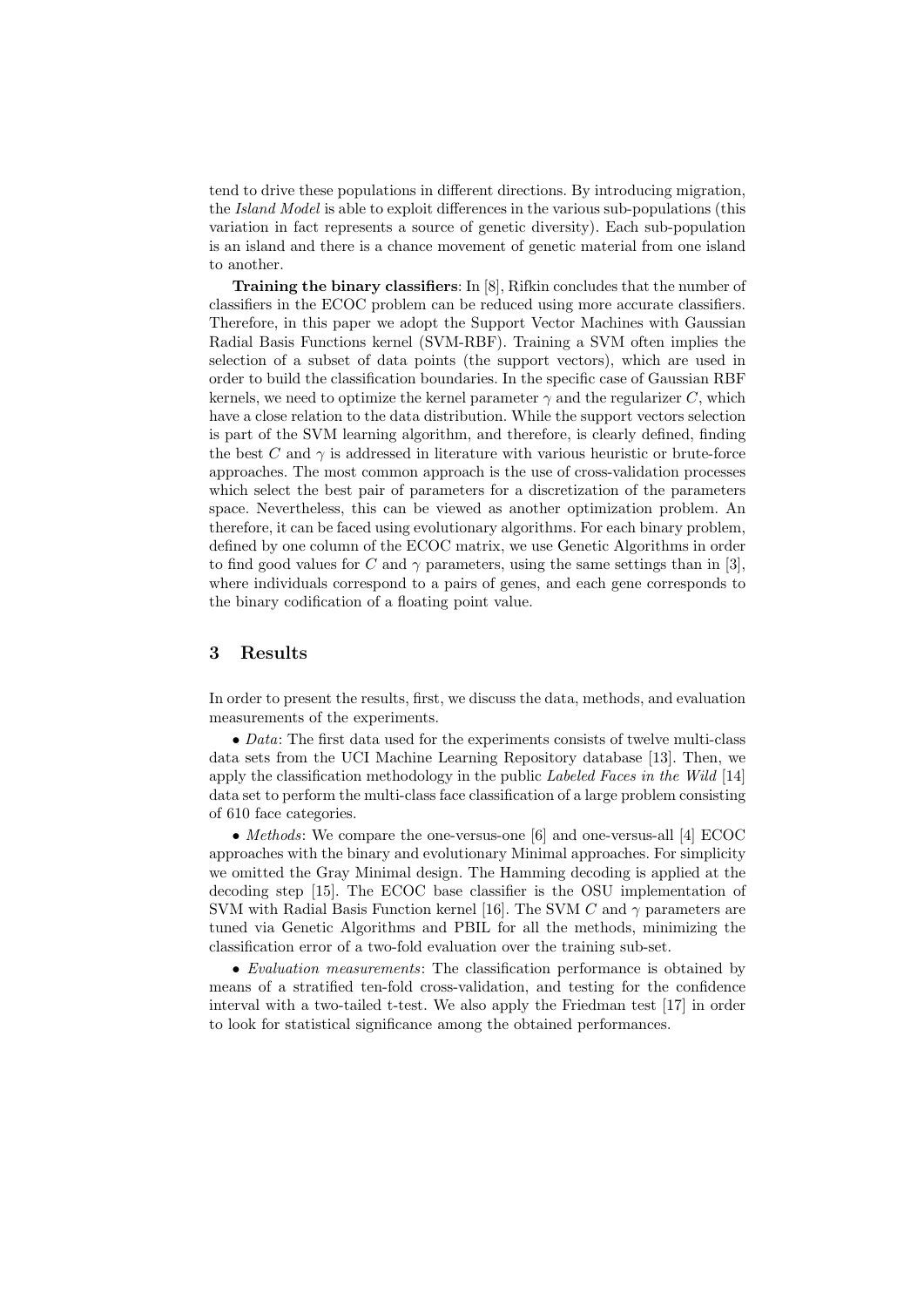#### **3.1 UCI categorization**

The classification results obtained for all the UCI data sets considering the different ECOC configurations are shown in Table 1. In order to compare the performances provided for each strategy, the table also shows the mean rank of each ECOC design considering the twelve different experiments. The rankings are obtained estimating each particular ranking  $r_i^j$  for each problem *i* and each ECOC configuration  $j$ , and computing the mean ranking  $R$  for each design as  $R_j = \frac{1}{N} \sum_i r_i^j$ , where *N* is the total number of data sets. We also show the mean number of classifiers  $(\#)$  required for each strategy.

**Table 1.** UCI classification results.

|                                                                                                                                             |               | Binary Minimal ECOC | Evol. Minimal ECOC |                | one-vs-all ECOC |                         | one-vs-one ECOC |          |  |
|---------------------------------------------------------------------------------------------------------------------------------------------|---------------|---------------------|--------------------|----------------|-----------------|-------------------------|-----------------|----------|--|
| Data set                                                                                                                                    | Perf.         | Classif.            | Perf.              | Classif.       | Perf.           | Classif.                | Perf.           | Classif. |  |
| Derma                                                                                                                                       | $96.0 + 2.9$  | 3                   | $96.3 + 2.1$       | 3              | $95.1 + 3.3$    | $6\overline{6}$         | $94.7 + 4.3$    | 15       |  |
| Iris                                                                                                                                        | $96.4 + 6.3$  | $\overline{2}$      | $98.2 + 1.9$       | $\overline{2}$ | $96.9 + 6.0$    | 3                       | $96.3 + 3.1$    | 3        |  |
| Ecoli                                                                                                                                       | $80.5 + 10.9$ | 3                   | $81.4 + 10.8$      | 3              | $79.5 + 12.2$   | 8                       | $79.2 + 13.8$   | 28       |  |
| Vehicle                                                                                                                                     | $72.5 + 14.3$ | $\overline{2}$      | $76.99 + 12.4$     | $\overline{2}$ | $74.2 + 13.4$   | 4                       | $83.6 + 10.5$   | 6        |  |
| Wine                                                                                                                                        | $95.5 + 4.3$  | $\overline{2}$      | $97.2 + 2.3$       | $\overline{2}$ | $95.5 + 4.3$    | 3                       | $97.2 + 2.4$    | 3        |  |
| Segment                                                                                                                                     | $96.6 + 2.3$  | 3                   | $96.6 + 1.5$       | 3              | $96.1 + 1.8$    | $\overline{7}$          | $97.18 + 1.3$   | 21       |  |
| Glass                                                                                                                                       | $56.7 + 23.5$ | 3                   | $50.0 + 29.7$      | 3              | $53.85 + 25.8$  | $6\overline{6}$         | $60.5 + 26.9$   | 15       |  |
| Thyroid                                                                                                                                     | $96.4 + 5.3$  | $\overline{2}$      | $93.8 + 5.1$       | $\overline{2}$ | $95.6 + 7.4$    | 3                       | $96.1 + 5.4$    | 3        |  |
| Vowel                                                                                                                                       | $57.7 + 29.4$ | 3                   | $81.78 + 11.1$     | 3              | $80.7 + 11.9$   | $\overline{\mathbf{8}}$ | $78.9 + 14.2$   | 28       |  |
| Balance                                                                                                                                     | $80.9 + 11.2$ | $\overline{2}$      | $87.1 + 9.2$       | $\overline{2}$ | $89.9 + 8.4$    | 3                       | $92.8 + 6.4$    | 3        |  |
| Shuttle                                                                                                                                     | $80.9 + 29.1$ | 3                   | $83.4 + 15.9$      | 3              | $90.6 + 11.3$   | $\overline{7}$          | $86.3 + 18.1$   | 21       |  |
| Yeast                                                                                                                                       | $50.2 + 18.2$ | 4                   | $54.7 + 11.8$      | $\overline{4}$ | $51.1 \pm 18.0$ | 10                      | $52.4 + 20.8$   | 45       |  |
| Rank $&#</math></td><td>2.9</td><td>2.7</td><td>2.0</td><td>2.7</td><td>2.7</td><td>5.7</td><td>2.2</td><td>15.9</td></tr></tbody></table>$ |               |                     |                    |                |                 |                         |                 |          |  |

In order to analyze if the difference between method ranks is statistically significant, we apply a statistical test. In order to look if the measured ranks differ from the mean rank we use the Friedman test. The Friedman statistic  $V = \frac{12N}{k(k+1)} \left[ \sum_j R_j^2 - \frac{k(k+1)^2}{4} \right]$ 4  $\left| \begin{array}{c} 1 \text{h} \\ \text{h} \end{array} \right|$ . In our case, with  $k = 4$ ECOC designs to compare,  $X_F^2 = -4.94$ . Since this value is undesirable conservative, Iman and Davenport proposed a corrected statistic:  $F_F = \frac{(N-1)X_F^2}{N(k-1)-X_F^2}$ . Applying this correction we obtain  $F_F = -1.32$ . With four methods and twelve experiments,  $F_F$  is distributed according to the  $F$  distribution with 3 and 33 degrees of freedom. The critical value of *F*(3*,* 33) for 0*.*05 is 2.89. As the value of  $F_F$  is no higher than 2.98 we can state that there are no statistical different among the ECOC performances. This means that all four strategies are suitable in order to deal with multi-class categorization problems. This result is very satisfactory and encourages the use of the Minimal approach since similar (or even better) results can be obtained with far less number of classifiers. Moreover, the GA evolutionary version of the Minimal design improves in the mean rank to the rest of classical coding strategies, and in most cases outperforms the binary Minimal approach in the present experiment. This result is expected since the evolutionary version looks for a minimal ECOC matrix configuration that minimizes the error over the training data. In particular, the advantage of the evolutionary version over the binary one is more significant when the number of classes increases, since more minimal matrices are explored, and hence, on an average, it is capable of finding a better solution.

On the other hand, possible reasons why the evolutionary Minimal ECOC design obtains similar or even better performance results than the one-versusone and one-versus-all approaches with far less number of dichotomizers can be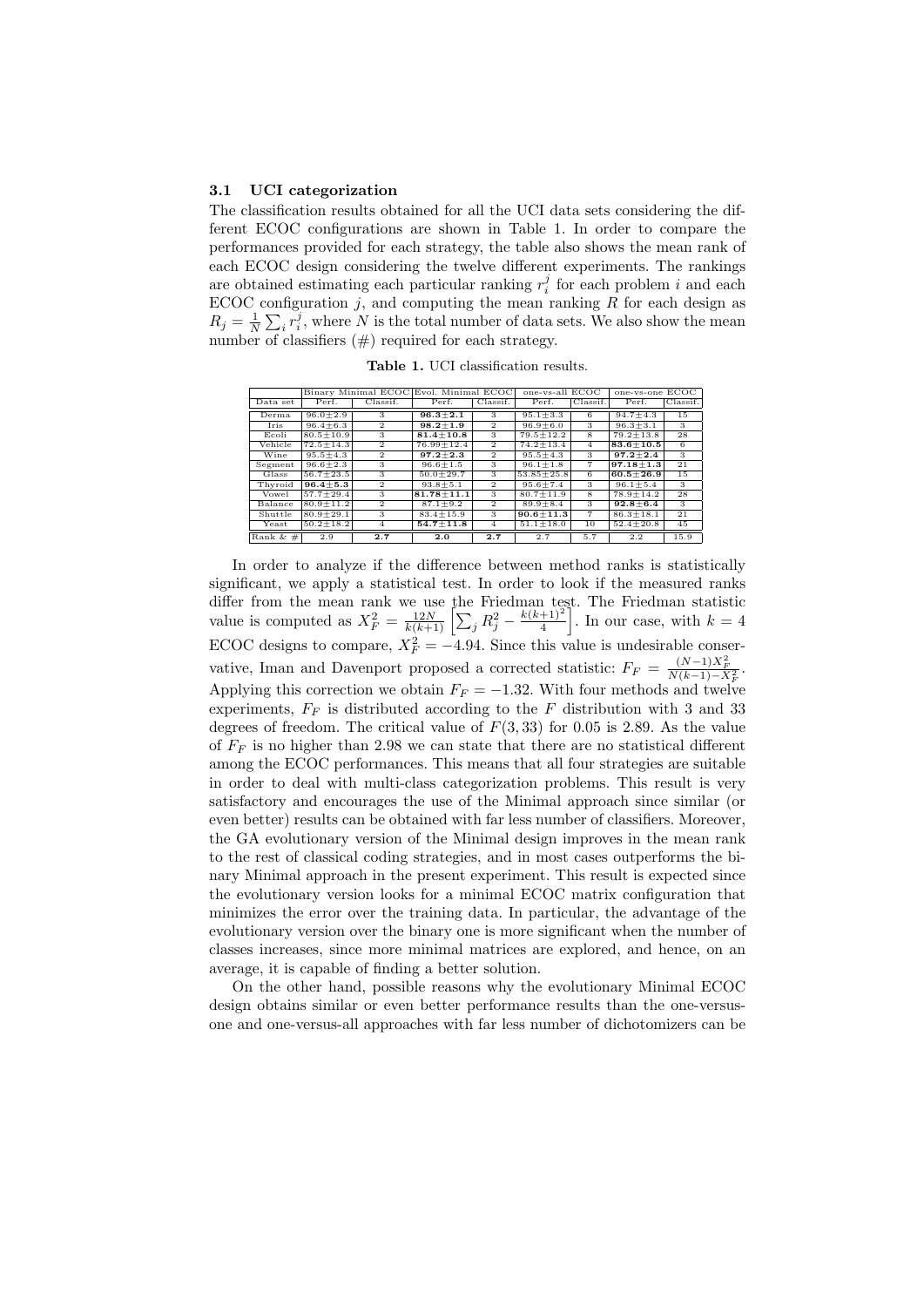the few classifiers considered for tuning, and the use of all the classes in balanced binary problems, which can help the system to increase generalization if a good decision boundary can be found by the classifier. Note that the one-versus-one classifier looks for binary problems that split just two classes. In those cases, though good and fast solutions could be found in training time, the use of less data does not assure a high generalization capability of the individual classifiers.

In terms of testing time, since all the trained classifiers spend the same time for testing, classification time is proportional to the number of trained classifiers. The mean number of dichotomizers used for each strategy is shown in the last row of Table 1. Observe the great difference in terms of the number of classifiers between the minimal approaches and the classical ones. The Minimal approaches obtain an average speed up improvement of 111% respect the one-versus-all approach in testing time. Meanwhile in the case of the one-versus-one technique this improvement is of 489%.

In the next section we test if the same behavior occurs classifying a challenging Computer Vision problem with several object categories.

### **3.2 Labeled Faces in the Wild categorization**

This data set contains 13000 faces images taken directly from the web from over 1400 people. This images are not constrained in terms of pose, light, occlusions or any other relevant factor. For the purpose of this experiment we used a specific subset, taking only the categories which at least have four or more examples, having a total of 610 face categories. Finally, in order to extract relevant features from the images, we apply an Incremental Principal Component Analysis procedure [18], keeping 99.8% of the information. An example of face images is shown in 3.



**Fig. 3.** Labeled Faces in the Wild data set.

The results in Table 2 show that the best performance is obtained by the Evolutionary GA and PBIL Minimal strategies. One important observation is that Evolutionary strategies outperform the classical one-versus-all approach, with far less number of classifiers (10 instead of 610). Note that in this case we omitted the one-vs-one strategy since it requires 185745 classifiers for discriminating 610 face categories.

**Table 2.** Labeled Faces in the Wild data set classification results.

|                            |       | Binary M. ECOCIGA M. ECOCIPBIL M. ECOCI one-ys-all        |            |   |         |                   | one-ys-one |
|----------------------------|-------|-----------------------------------------------------------|------------|---|---------|-------------------|------------|
| Data set                   | Perf. | Perf.                                                     | $\#$ Perf. | # | . Perf. | $\#$  Perf.  $\#$ |            |
| $Faces$ Wild $26.4+2.1$ 10 |       | $ 30.7 \pm 2.3  10  30.02.4 \pm   10  25.0 \pm 3.1  610 $ |            |   |         |                   | 185745     |